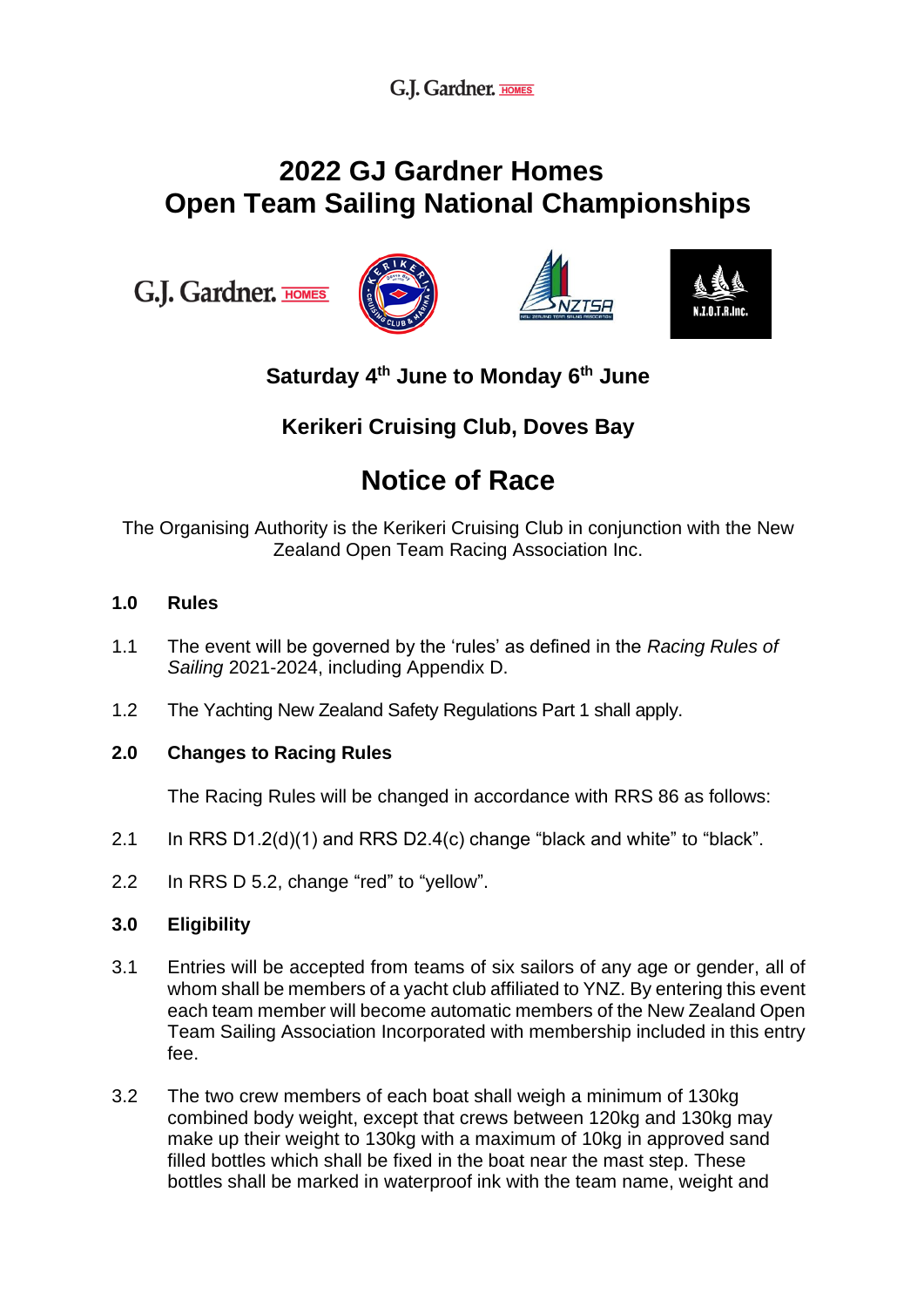crew combination requiring the weight. If a crew combination is close to or under the weight limitation, the team members shall be weighed in normal dry sailing gear.

- 3.3 **Entries will be accepted until the closing date of April 30, 2022,** by submitting the entry form to [corbett.reuben@gmail.com](mailto:corbett.reuben@gmail.com) and paying the entry fee of \$650 via direct credit to NZOTRI. Bank Account Number **12 3091 0036116 00**
- 3.4 A damage deposit of \$500 per team is required and must be lodged with the entry fee. In the event of a team causing major damage to a boat or boats, exceeding \$500, they will be required to pay an additional amount to cover the cost of that damage. If they wish to continue competing in the event a further deposit of \$500 will be required.

#### **4.0 Boats and Equipment**

- 4.1 The event will be sailed in 420 type yachts. Spinnakers and trapezes will not be permitted. NZOTRI will coordinate the supply of all the 420 type yachts required for the event. Boats will be allocated according to a draw and shall not be modified except as set out in the Sailing Instructions.
- 4.2 Boats will be fitted with specific mainsails, being 200mm shorter in the leech than a standard 420 main and the size of a Sunburst class main when reefed, and coloured standard sized jibs. Mains will be reefed at the Race Officers discretion. All boats will be equalized as much as possible.
- 4.3 Red protest flags and yellow break down flags will be supplied. You are also permitted to supply your own.
- 4.4 Buoyancy vests must be worn by competitors and supporters at all times while afloat.

#### **5.0 Schedule of Events**

|                                  | Saturday 4 <sup>th</sup> June 08:30 Registration & Weigh in      |
|----------------------------------|------------------------------------------------------------------|
| Saturday 4th June 09:00 Briefing |                                                                  |
|                                  | Saturday 4 <sup>th</sup> June 09:45 Time of first warning signal |
| Sunday 5 <sup>th</sup> June      | 09:30 Time of first warning signal                               |
| Monday 6 <sup>th</sup> June      | 09:30 Time of first warning signal                               |
|                                  | 30min after last race approx for Prize Giving                    |

#### **6.0 Sailing Instructions**

Sailing instructions will be available from June  $4<sup>th</sup>$  on the official Kerikeri Cruising Club noticeboard which is located at the bottom clubhouse. They will also be posted on the NZ Open Team Racing Nationals Facebook Group one month prior to the event.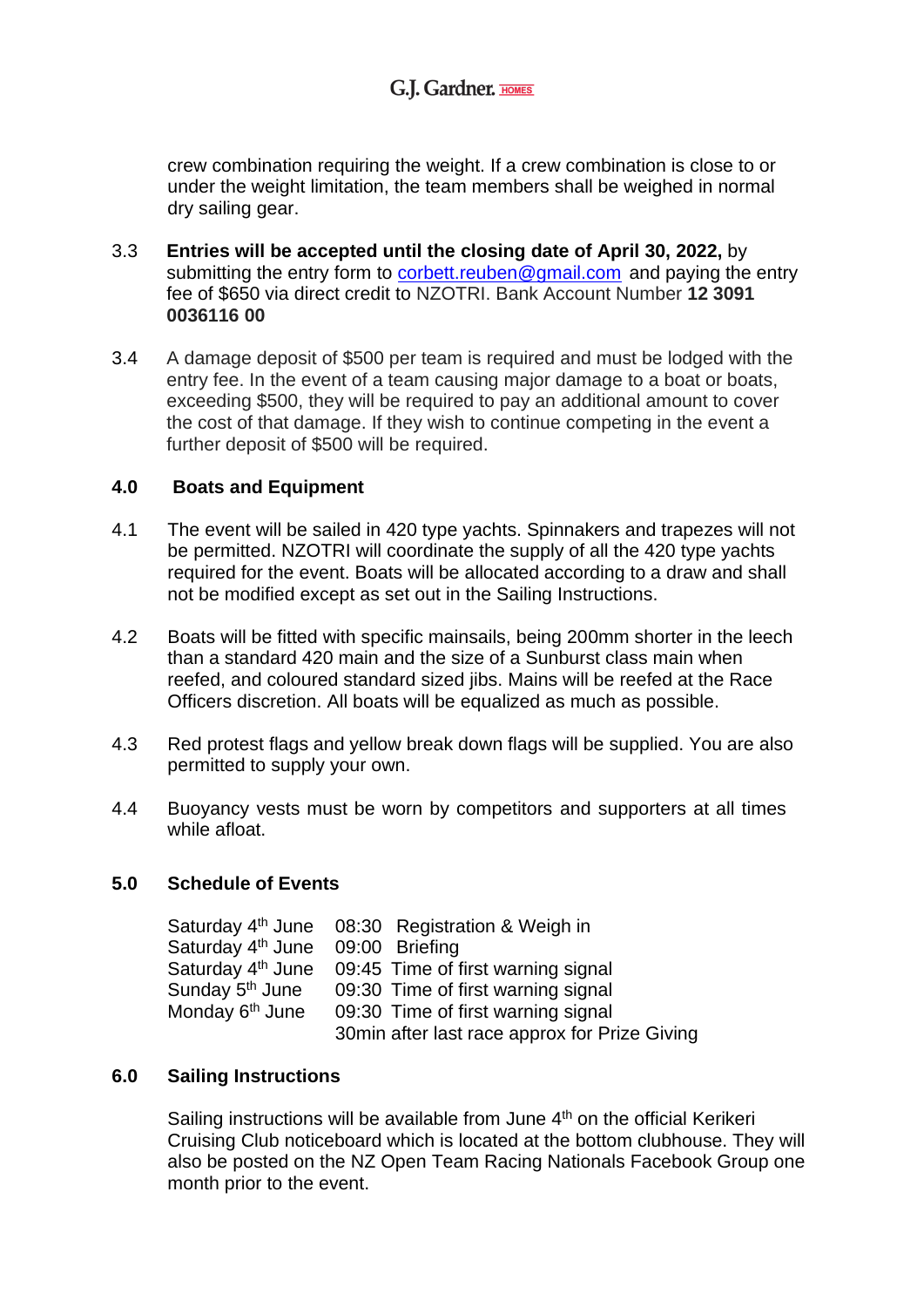#### **7.0 Racing Area**

The races will be held in Dove's Bay. The sailing area is circled in black in the photo below and the Kerikeri Cruising Club location is pinned.



#### **8.0 Courses and Racing Format**

8.1 The course will be an S shape with starboard rounding of the first mark.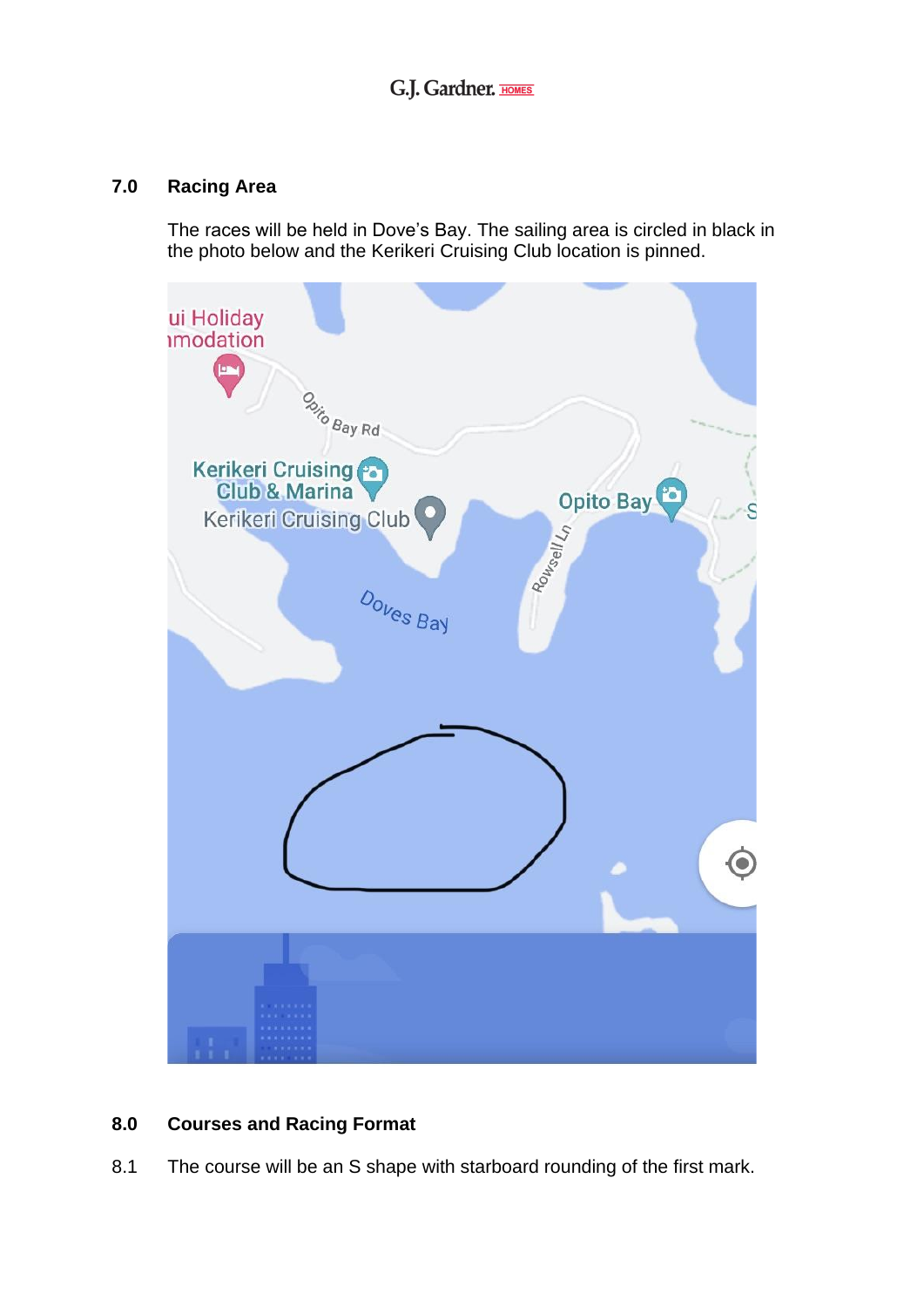8.2 The series will consist of a number of round robin races, with a knockout finals series to determine the winner. The intention is to have all teams involved in the knockout finals series.

#### **9.0 Scoring**

9.1 Scoring will be in accordance with RRS Appendix D3 and D4.

#### **10.0 Prizes**

The winning team will be awarded the New Zealand Open Team Racing National Championship Trophy.

#### **11.0 Support Boats**

Support boats will be allowed but must operate in accordance with the Race Officer's instructions.

#### **12.0 Disclaimer and Liability**

- 12.1 RRS 3 states: 'The responsibility for a boat's decision to participate in a race or to continue to race is hers alone.' By participating in this event each competitor agrees and acknowledges that sailing is a potentially dangerous activity with inherent risks. These risks include strong winds and rough seas, sudden changes in weather, failure of equipment, boat handling errors, poor seamanship by other boats, loss of balance on an unstable platform and fatigue resulting in increased risk of injury. **Inherent in the sport of sailing is the risk of permanent, catastrophic injury or death by drowning, trauma, hypothermia or other causes.**
- 12.2 Yachting New Zealand, in association with the NZ Open Team Sailing Association, intend producing a highlights show on the NZ Open Team Racing Nationals to be screened on Sky Sport Next and their YouTube channel. Yachting New Zealand has adopted the [Charter on the Broadcast](https://nzsportcollective.co.nz/wp-content/uploads/2020/11/CHARTER-ON-THE-BROADCAST-AND-SPONSORSHP-OF-SECONDARY-SCHOOL-SPORT.pdfevent)  [and Sponsorship of Secondary School Sport.](https://nzsportcollective.co.nz/wp-content/uploads/2020/11/CHARTER-ON-THE-BROADCAST-AND-SPONSORSHP-OF-SECONDARY-SCHOOL-SPORT.pdfevent) Highlights of this event may be available on demand, free, on Sky Sport Next and/or Sky Sport. If you have any questions or wish to discuss your participation in the broadcast, please contact [michaelb@yachtingnz.org.nz](mailto:michaelb@yachtingnz.org.nz) prior to close of entries. It is the responsibility of the entering team to acquire appropriate parental/guardian consent if needed.

#### **13.0 Covid Policy**

All competitors must comply with the Kerikeri Cruising Club Covid Policy.

#### **14.0 Further Information**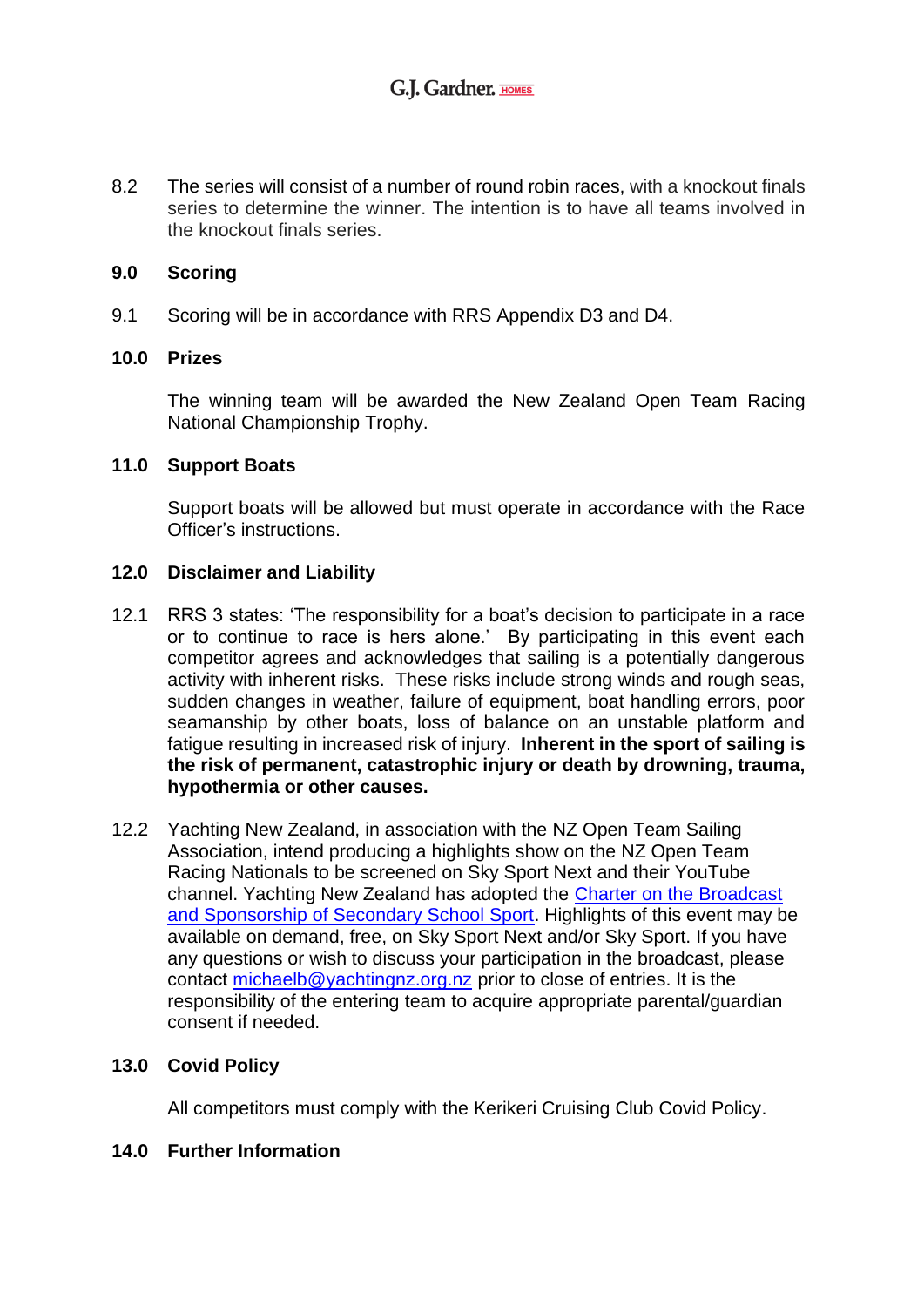## G.J. Gardner. **HOMES**

If you have any further enquiries please contact Reuben Corbett for assistance on 02102994752 or Corbett.reuben@gmail.com.